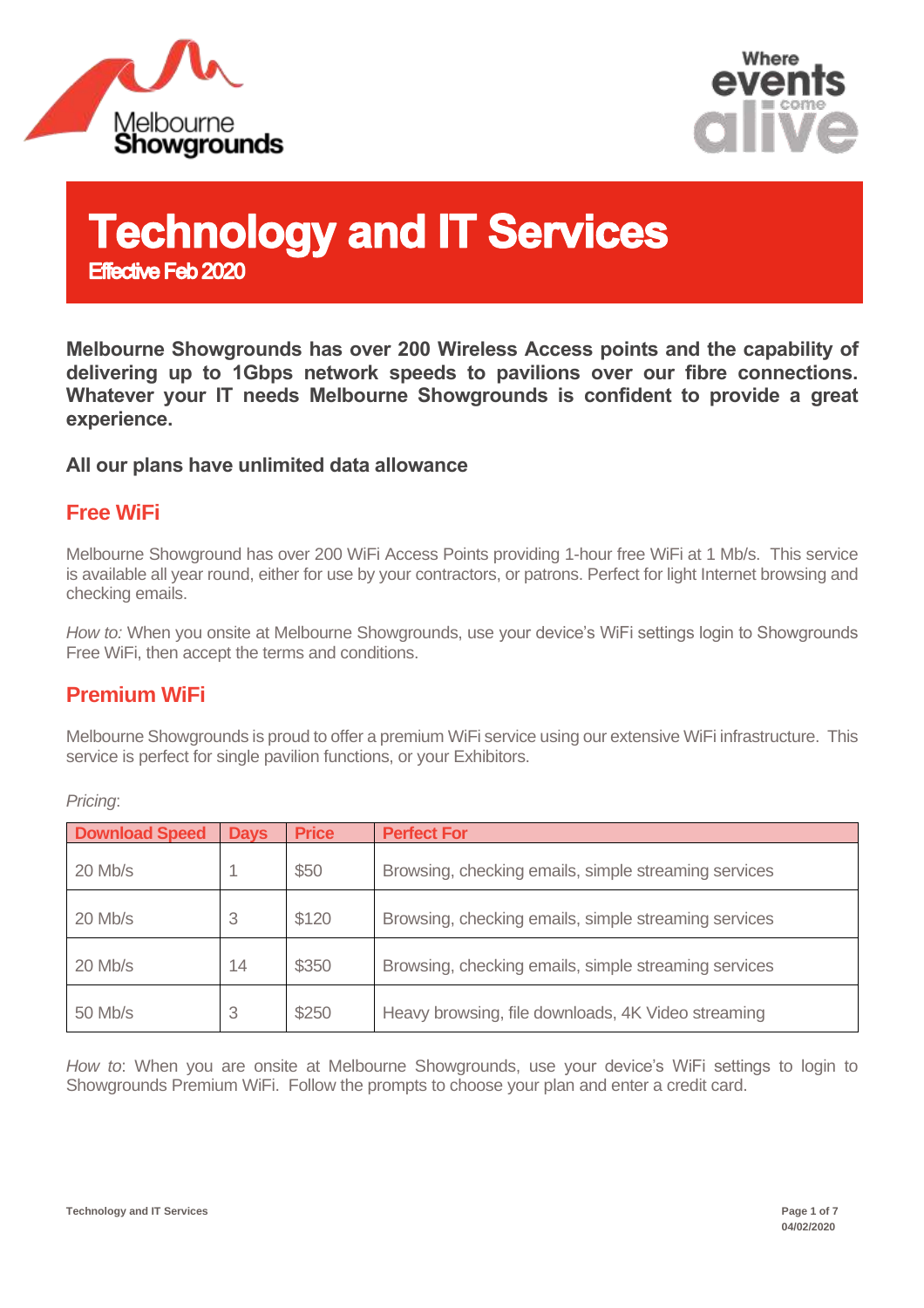



## **Small Usage Plan**

*Ideal for*: Clients that would like to offer WiFi to their Exhibitors, or WiFi to their Event Office.

| <b>Connection</b> | <b>Number</b> | <b>Download Speed</b> |
|-------------------|---------------|-----------------------|
| WiFi              | 50 Devices    | 100 Mb/s shared       |
| Hard line         | <b>None</b>   |                       |

*Pricing:* 

| <b>Setup</b> | <b>Per Day</b> |
|--------------|----------------|
| \$200        | \$150          |

*How to*: Discuss with our sales team and then provide to Melbourne Showgrounds your requirements.

## **Small Usage Hard Line Only Plan**

*Ideal for*: Clients that need a single hard line Internet connection for a single PC or using your own network infrastructure to multiple PCs. An Internet hard line provides the most reliable connection for those that require high availability.

| <b>Connection</b> | <b>Number</b> | <b>Download Speed</b> |  |
|-------------------|---------------|-----------------------|--|
| WiFi              | <b>None</b>   |                       |  |
| Hardliner         | 1 hard line   | $50$ Mb/s             |  |

*Pricing:* 

| <b>Setup</b> | <b>Per Day</b> |
|--------------|----------------|
| \$600        | \$80           |

*How to*: Discuss with our sales team and then provide to Melbourne Showgrounds your requirements, including a layout of the event and where you require wiring, this must be provided at least 2 weeks prior to you requiring the hard line.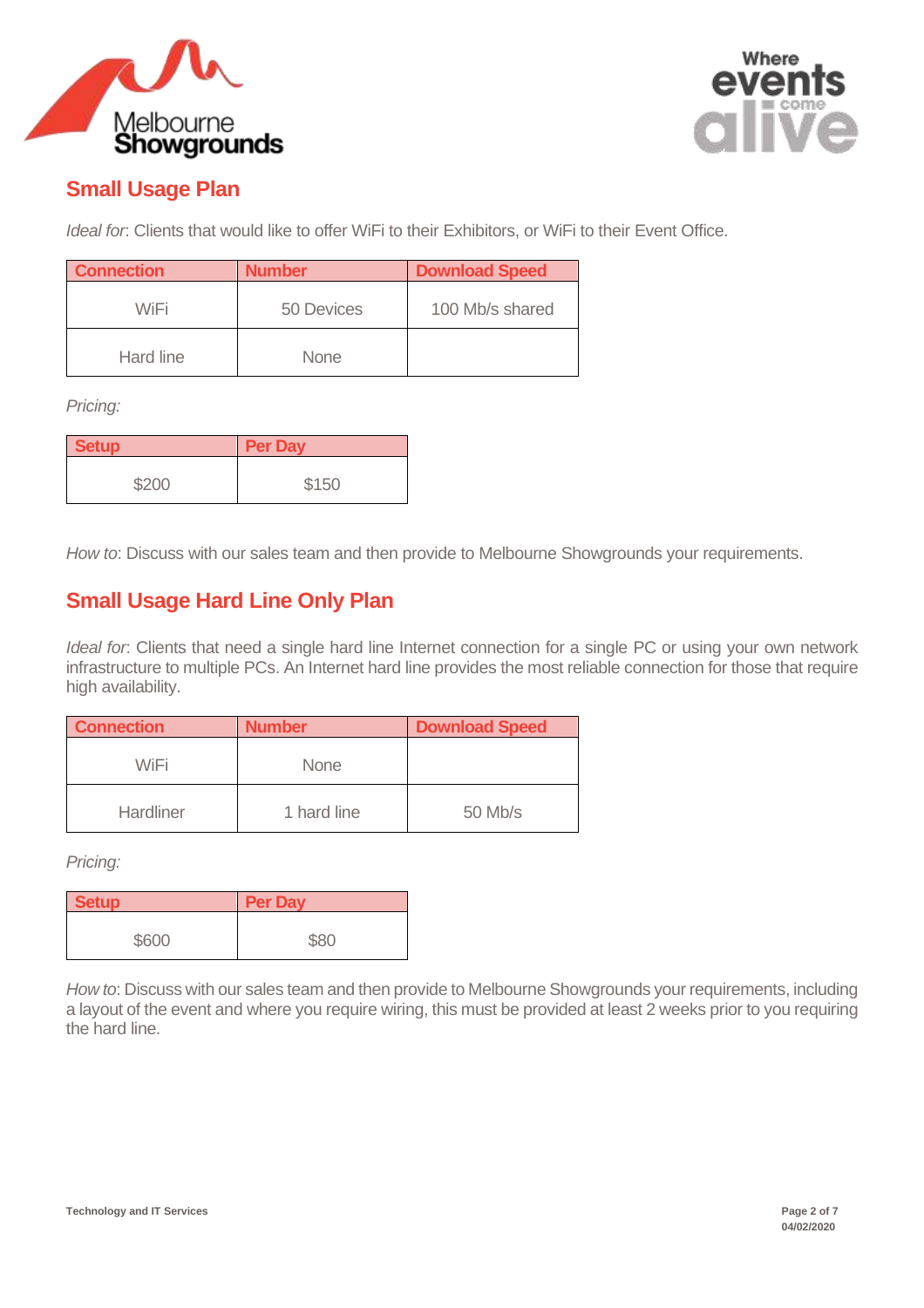



### **Medium Usage Plan**

*Ideal for*: Clients that need higher bandwidth, more devices, or an additional hard line. Perfect for Venue clients that have a registration desk, and an office that require hard lines, and WiFi for your Exhibitors.

| <b>Connection</b> | <b>Number</b> | <b>Download Speed</b> |
|-------------------|---------------|-----------------------|
| WiFi              | 200 Devices   | 100 Mb/s shared       |
| Hard line         | 2 hard lines  | 50 Mb/s each          |

*Pricing:* 

| <b>Setup</b> | <b>Per Day</b> |
|--------------|----------------|
| \$1,000      | \$300          |

*How to*: Discuss with our sales team and then provide to Melbourne Showgrounds your requirements, including a layout of the event and where you require wiring, this must be provided at least 2 weeks prior to you requiring the hard line.

## **Medium Usage Hard Line Only Plan**

*Ideal for*: Clients that need several hard lines to connect multiple PCs or for AV displays. Hard lines provide the most reliable internet connection.

| <b>Connection</b> | <b>Number</b> | <b>Download Speed</b> |
|-------------------|---------------|-----------------------|
| WiFi              | <b>None</b>   |                       |
| <b>Hardliner</b>  | 4 hard lines  | 20 Mb/s each          |

*Pricing:* 

| <b>Setup</b> | <b>Per Day</b> |
|--------------|----------------|
| \$1,700      | \$150          |

*How to*: Discuss with our sales team and then provide to Melbourne Showgrounds your requirements, including a layout of the event and where you require wiring, this must be provided at least 2 weeks prior to you requiring the hard line.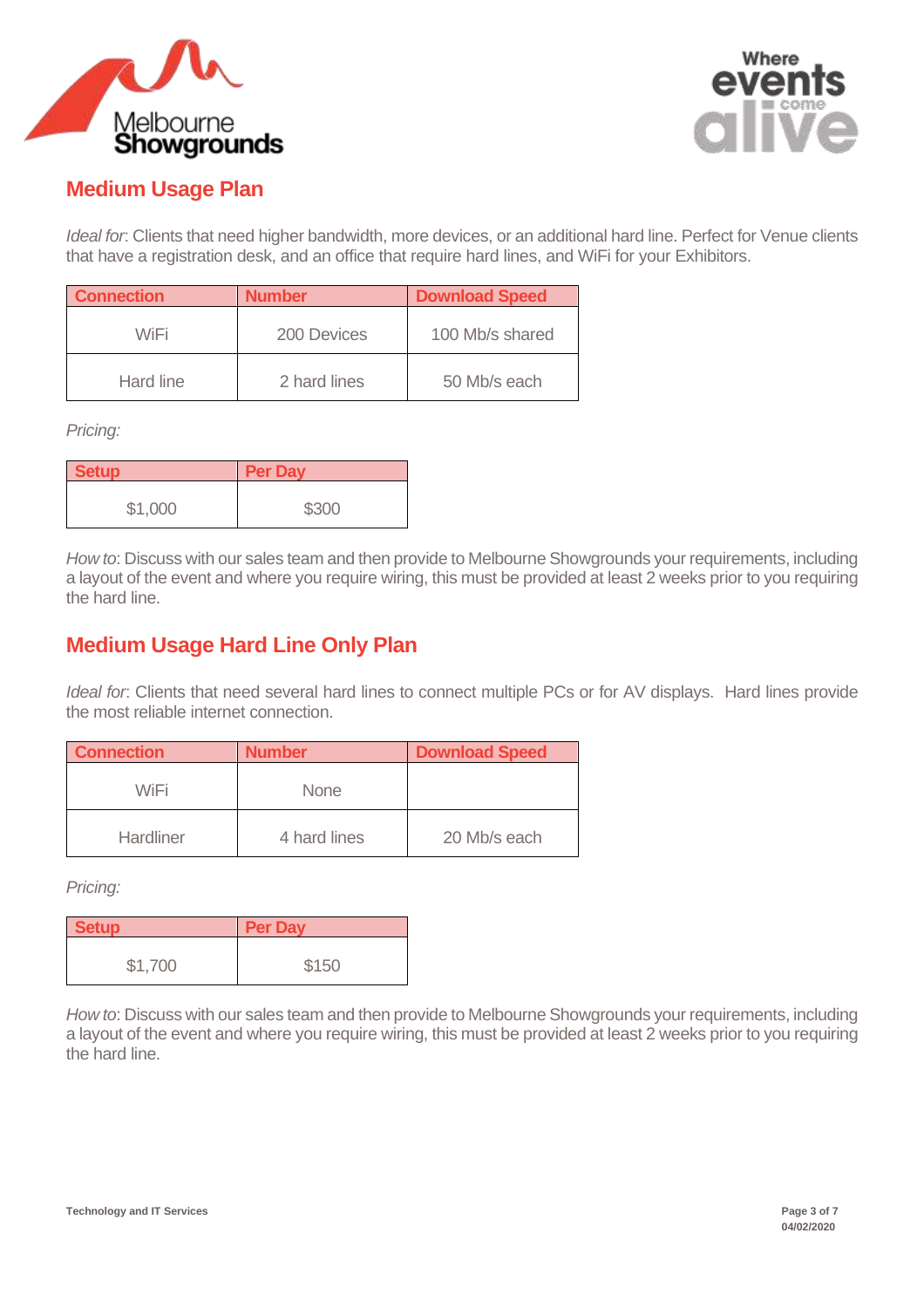



# **Large Usage**

*Ideal for*: Clients that have a need for Internet throughout multiple pavilions in the Showgrounds. Each pavilion can have its own hard line, while VIPs can have access to high speed WiFi.

| <b>Connection</b> | <b>Number</b> | <b>Download Speed</b> |  |
|-------------------|---------------|-----------------------|--|
| WiFi              | 400 Devices   | 300 Mb/s shared       |  |
| Hard line         | 4 Lines       | 50 Mb/s each          |  |

*Pricing:* 

| <b>Setup</b> | <b>Per Day</b> |
|--------------|----------------|
| \$3,000      | \$750          |

*How to*: Discuss with our sales team and then provide to Melbourne Showgrounds your requirements, including a layout of the event and where you require wiring, this must be provided at least 2 weeks prior to you requiring the hard line.

#### **Additions**

Give your service an extra boost by adding one of our service additions.

| <b>Support</b>                | <b>Price</b>  |                                                        |
|-------------------------------|---------------|--------------------------------------------------------|
| Increase Hard Line Speed      | \$160 per day | An additional 100Mb/s for an existing hard line        |
| Increase Number Hard Line     | \$450 setup   | Existing Mb/s hard line allocation to be shared        |
| <b>VOIP Phone</b>             | $$200$ setup  | Local, National and Mobile only.                       |
| <b>Increase WiFi Capacity</b> | \$150 per day | An additional 100 Devices and 100Mb/s on existing WiFi |

# **Hard Lire via 3rd party infrastructure**

Melbourne Showgrounds can host your preferred end-to-end network provider. In this setup you work with your network provider (e.g. Telstra, TPG, Optus, etc) to provision a fibre connection to our primary server room racks which are then provisioned to your pavilion using Melbourne Showgrounds fibre network.

*How to:* Discuss with the Melbourne Showgrounds IT team your requirements. You will need to allow at least 2 months lead time for 3rd party infrastructure provisioning.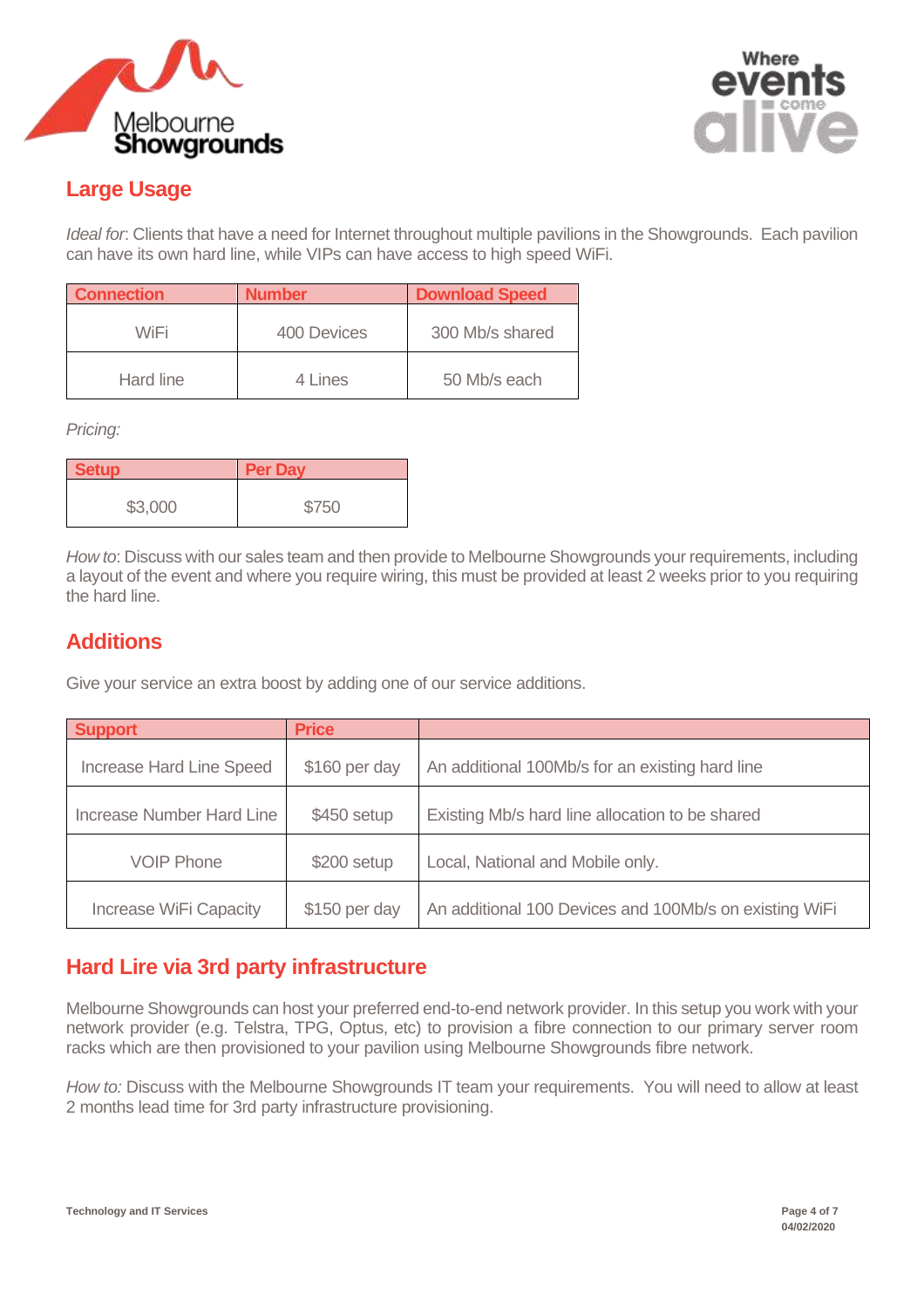



#### **Support**

Our premium IT Support provides onsite piece of mind that your event's Melbourne Showgrounds infrastructure will be supported. Our support provides pre-diagnostics the day before you event to ensure success, and onground support in case an issue is experienced with the core infrastructure. We are unable to provide support of your devices or hardware.

| <b>Support</b>                                | <b>Response Time</b> | <b>Price</b>            |
|-----------------------------------------------|----------------------|-------------------------|
| Standard Telephone*                           | 4 hours              | \$0                     |
| Premium Telephone*                            | 1 hour               | \$200 per 4 hour block  |
| <b>Premium Onsite</b>                         | On site              | \$800 per 4 hour block  |
| <b>Cashless Event</b><br>$(x2 \text{ staff})$ | On site              | \$1800 per 4 hour block |

\* support undertaken via telephone.

#### **Point of Sale "Cashless" Support**

"Cashless" events that rely on our WiFi create unique challenges around high-availability for temporary build spaces. The risks increase for outdoor open space events where WiFi can experience issues with distance and interference.

To ensure you obtain the best performance, reduce your POS downtime and obtain the highest revenue, we strongly recommend that any "Cashless" event that is using Melbourne Showgrounds WiFi engage our "Cashless Event" support. This support includes 2 staff comprising a dedicated Onsite WiFi expert, and an additional Technology Specialist to ensure a seamless experience.

| Support               | <b>Response Time Price</b> |                         |
|-----------------------|----------------------------|-------------------------|
| <b>Cashless Event</b> | On Site                    | \$1800 per 4 hour block |

If you elect to not take this option, then we require you to acknowledge in writing that you understand the risks, and have your own fallback provisions, including offline mode.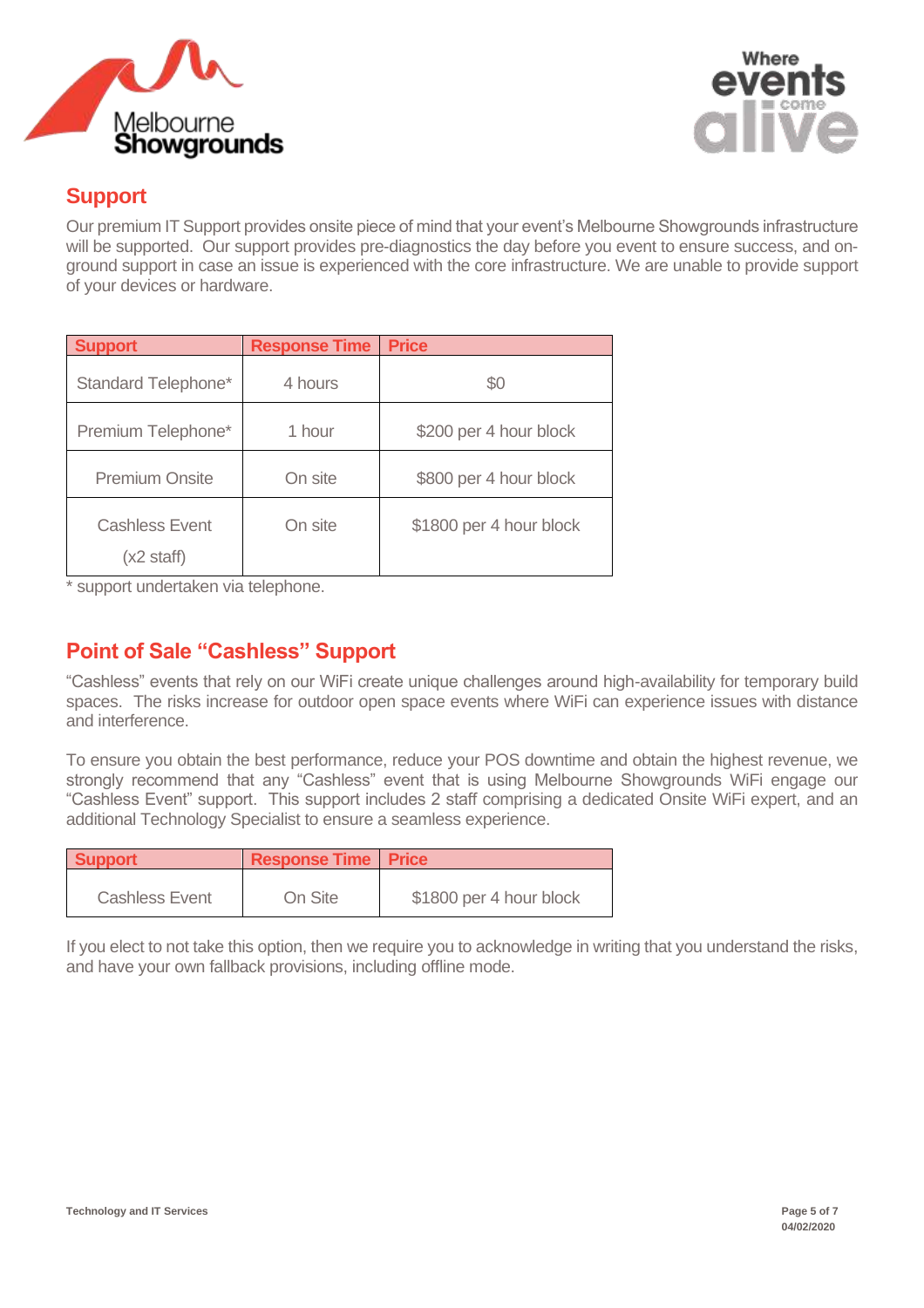



#### **Service Level Agreement**

Melbourne Showgrounds recommends that you undertake testing of infrastructure prior to your event. If a service is unavailable across an entire pavilion for more than 4 hours, you are entitled to a 50% discount on the Infrastructure Services for that day for that service. If the service is unavailable across an entire pavilion for more than 12 hours you are entitled to a 100% discount for that day for that service. No other service guarantees will be provided.

### **Terms and Conditions**

1, **GST:** All prices are GST inclusive.

2. **Provision timeframe:** Any applications received less than 2 weeks prior to the event will be reviewed at Melbourne Showgrounds discretion and if deliverable, will incur a late fee.

3. **Speed:** Speeds are theoretical network maximum speeds. Actual speeds may be less due to several factors including network configuration, line quality & length, equipment interference, traffic, hardware and software.

4. **Refunds:** No refunds if the internet access service is cancelled within 72 hours prior the event or if the service is not utilised.

5. **Service Assessment:** A request for service does not automatically guarantee services will be provided. Each application will be assessed, and the Applicant advised of the outcome.

6. **Third Party Devices:** The Melbourne Showgrounds will not manage or support any third-party devices connected to our networks such as network switches and routers. Should it be discovered that these devices pose a security risk or network issue to the Melbourne Showgrounds networks, action will be taken to disconnect, remove or disable such devices to ensure the integrity of the networks for both the venue and other customers.

7. **Security**: It is the responsibility of the client to ensure that appropriate internet safeguards (i.e. device firewall) are in place as we accept no responsibility for devices being compromised once connected to the Melbourne Showgrounds internet.

8. **Metered Data:** There is an unlimited data download allowance om all plans

9. **Support:** Melbourne Showgrounds support response time is when a call will be taken, recorded and effort on resolution commenced. There is no guarantee on service may be restored. Melbourne Showgrounds is unable to provide support to your equipment, we may be able to offer some basic assistance, but your IT equipment onsite is your responsibility. Any support does not include the configuration or setup of any of your routers or switches.

10. **WiFi:** In open spaces away from buildings WiFi connectivity may not be possible. If network connectivity is critical to the success of the event, we strongly recommend hardwiring devices, or investing in 4G capability. Hardwiring or 4G is an important consideration as temporary structures or other interference impacts WiFi performance and may not be experienced until your event. All WiFi clients are segregated from each other and unable to communicate between devices. Clients must have DHCP enabled in order to obtain an IP address. Content is filtered via a Firewall and some content especially streaming content is blocked. i.e. Netflix.

12. **WiFi Speed:** Regardless of your WiFi Plan, the Melbourne Showgrounds is operating at 20mhz Chanel Bandwidth, therefore 2x2 MIMO clients will have a theoretical maximum of 70Mbps download speed. The site operates at 3x3 MIMO, so can support higher speeds although only a small number of devices support this.

11. **Free WiFi notes**: The Free WiFi is available on the 2.4Ghz range only and is limited to 1Mb/s. After accepting the terms and conditions the session remains active for 1 hour, after one hour you need to re-accept the terms and conditions for subsequent 1 hour. As this uses a captive portal, it is unable to be used by devices that don't have a webpage capability. i.e. EFTPOS terminals.

12. **Premium WiFi notes**: The WiFi is available on the 5Ghz range can only be used by 1 device concurrently. As this uses a captive portal, it is unable to be used by devices that don't have a webpage capability. i.e. EFTPOS terminals.

13. **WiFi Plans**: A WiFi SSID is created limiting to the number of devices specified. By default, the WiFi will be 5Ghz only unless otherwise specified.

14. **BYO WiFi**: If you decide to install your own WiFi, we require you on the 5Ghz range to use Channel 149 only. This ensures that your WiFi does not impact the Melbourne Showgrounds WiFi.

15. **Hard Line Plans**: Melbourne Showgrounds can provide up to 1Gbps connection. For redundant internet connection the maximum supported speed is 800Mbps. Work is only permitted to be completed by Melbourne Showgrounds approved electrical contractors. Wired internet services provided are not for resale or sharing with other exhibitors. Cable runs are included, however where a cable run exceeds 20 metres, Melbourne Showgrounds will require to quote. Requirements around Public IP need to be discussed with the IT team and may incur additional costs.

16. **Hard Line via 3rd party infrastructure:** Melbourne Showgrounds is unable to offer any support of this configuration, and SLAs must be arranged with your 3rd party. We are unable to integrate 3rd party network infrastructure with our WiFi infrastructure. There will be no firewall provided for these connections and is your responsibility to secure devices.

17. **Expiry**: These prices may be updated at any time, so please ensure you have the latest version of this document prior to ordering. Effective until 31 December 2020, unless adjusted earlier.